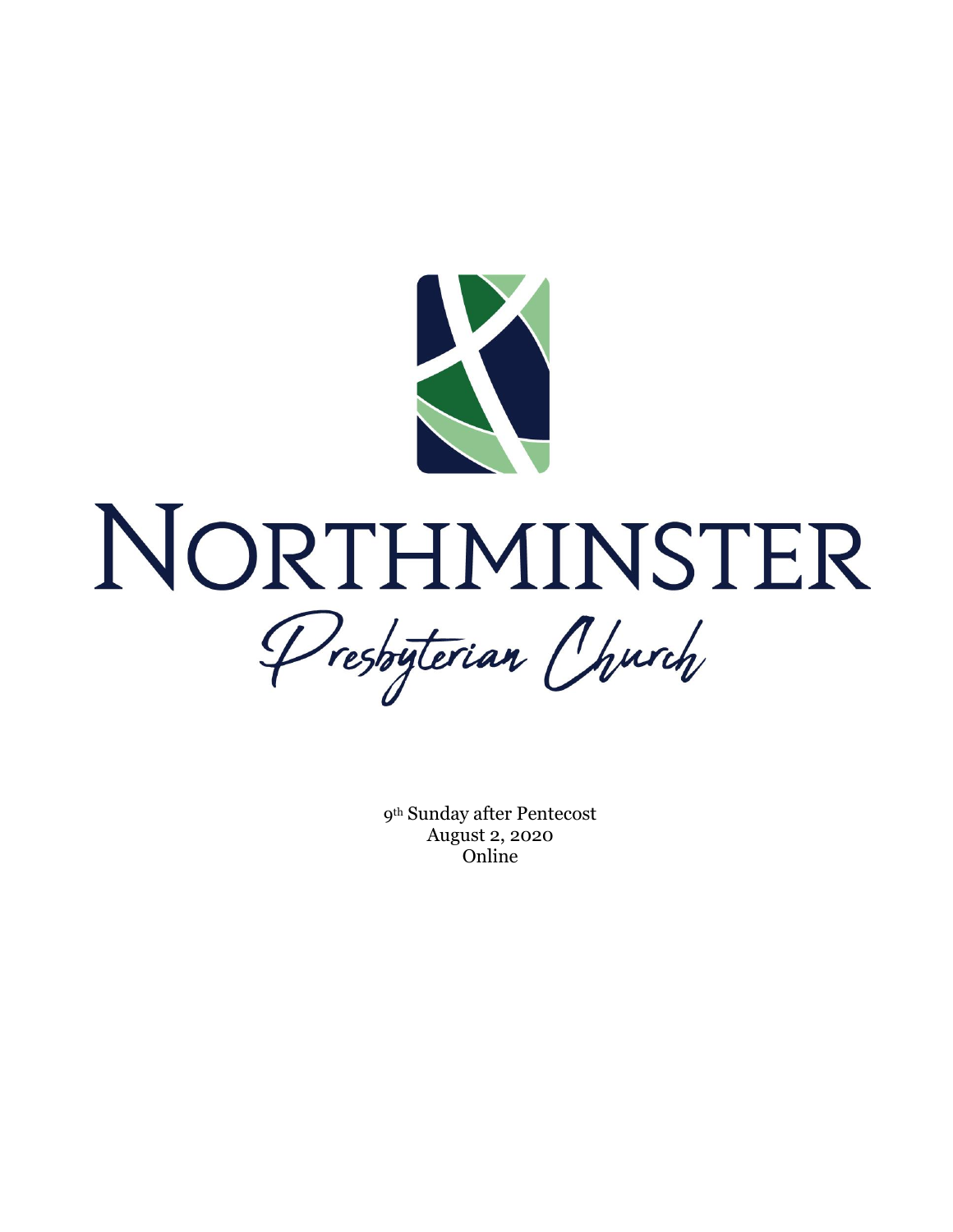## **GATHERING**

Welcome

The grace of our Lord Jesus Christ be with you all. **And also with you.**

**Prelude** arr. Anne Organ *Abide with Me* arr. Anne Organ Pat McCall, violin

Call to Worship — based on Psalm 66 Make a joyful sound to God, all the earth; sing and pray the glory of God's name; give to our God all glorious praise. **All the earth worships you, O Lord. They sing praises to you, sing praises to your name. Receive our worship this morning as gladness and praise.** 

Opening Prayer

Hymn #20 *All Things Bright and Beautiful*  $\overline{\mathbf{o}}$ All things bright and beau-ti - ful, all crea-tures great and small, all things wise and flower won -  $der - ful$ , the Lord God made them all. Each lit  $\overline{a}$ tles that The  $\overline{\phantom{a}}$ ple  $-$  head  $$ ed pur The cold wind the in God gave **us** eyes to 10 ᆉ.  $0$ pens, each lit  $\overline{\phantom{0}}$ tles bird that sings, God made their glow  $ing$  $\overline{a}$ by,  $moun - tain$ . the riv  $\overline{\phantom{0}}$ er run  $\overline{\phantom{a}}$ ning the sun  $\overline{\phantom{a}}$ set. and the the pleas ant mer the ripe fruits in the  $win - ter$ , sum  $$ sun, and lips that might tell how God Al see them, we great is  $\overline{a}$  $14$ d  $\overline{\mathbf{o}}$ col God made their ti wings. ors; ny morn ing that bright  $\overline{\phantom{a}}$ ens  $up$ the sky. God made them one. gar den, ev ery might у, who has made all things well.

Prayers of the People

Lord's Prayer

# **LISTENING**

| Interlude                 | Just as I Am                       | arr. James Michael Stevens |
|---------------------------|------------------------------------|----------------------------|
| <b>Scripture Readings</b> | Hebrews 4:12-16<br>Matthew 7:13-14 |                            |

Sermon **Summer in (Matthew) Seven:** Choose the Narrow Gate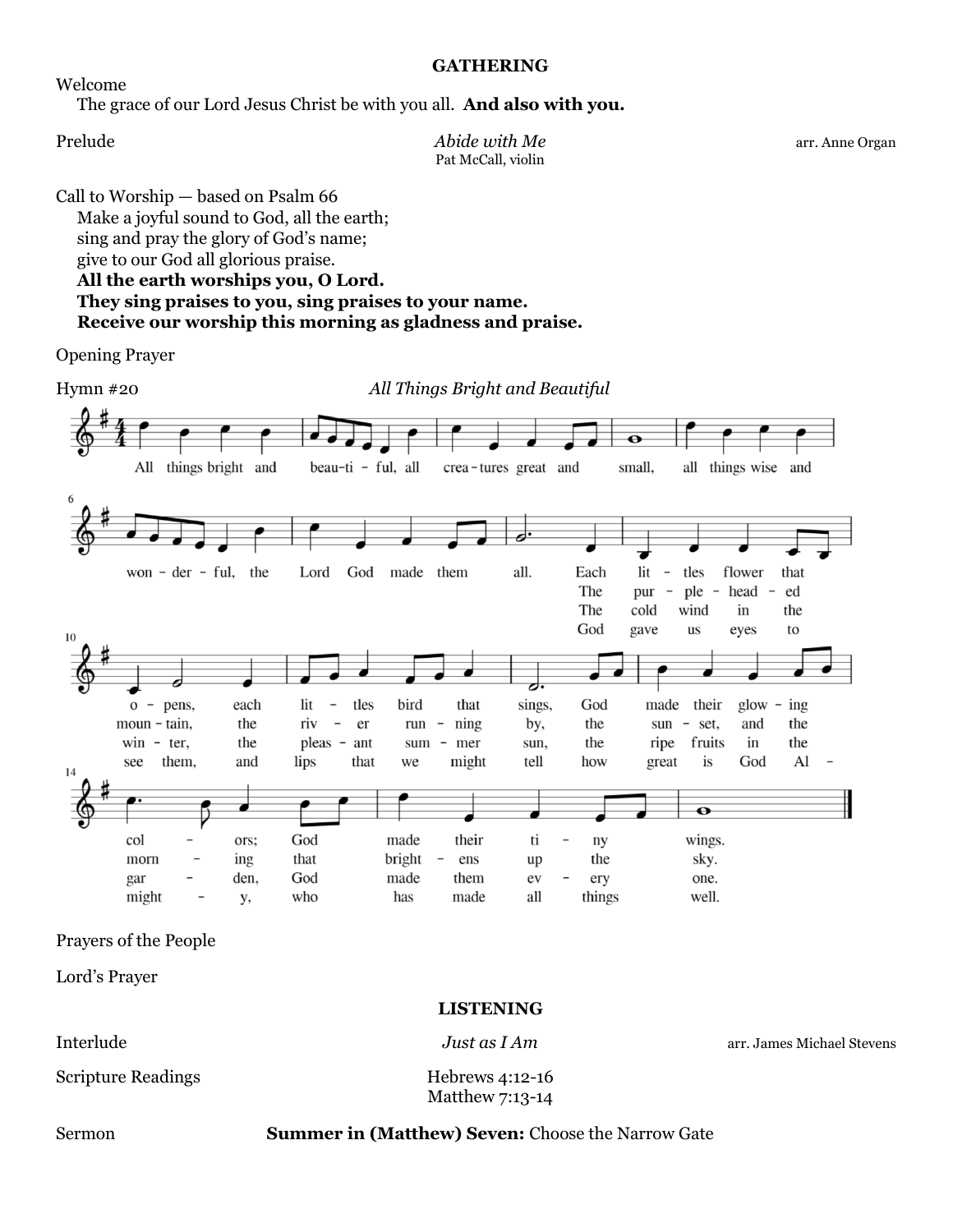### **DEPARTING**



\*Affirmation of Faith Presbyterian Brief Statement of Faith

In life and in death we belong to God. Through the grace of our Lord Jesus Christ, the love of God, and the communion of the Holy Spirit, we trust in the one triune God, the Holy One of Israel, whom alone we worship and serve.

**We trust in Jesus Christ, fully human, fully God. Jesus proclaimed the reign of God: preaching good news to the poor and release to the captives, teaching by word and deed and blessing the children, healing the sick and binding up the brokenhearted, eating with outcasts, forgiving sinners, and calling all to repent and believe the gospel. Unjustly condemned for blasphemy and sedition, Jesus was crucified, suffering the depths of human pain and giving his life for the sins of the world. God raised this Jesus from the dead, vindicating his sinless life, breaking the power of sin and evil, delivering us from death to life eternal.**

Benediction

Postlude *Joyful, Joyful We Adore Thee* Arr. Don Hustad

All Rights Reserved, License # 1244003



### **INFORMATION**

### **Welcome to our guests!**

Whether you are sharing in the worship of God with us for the first time, visiting with family or friends, or returning for a visit to your home church, we welcome you today in the name of Jesus. Please share some contact information with us so we can follow up with you and make a place for you in our weekly fellowship. You may email our church office at admin@northminstermacon.org.

### **Pastoral Care**

Pastor Ralph welcomes and encourages opportunities to share in fellowship, pastoral conversation, and spiritual discernment. He keeps office hours most mornings at the church, but is always available by appointment. You are always welcome to call or text at 478-250-3355 or to reach out by email: pastorhawkins@northminstermacon.org